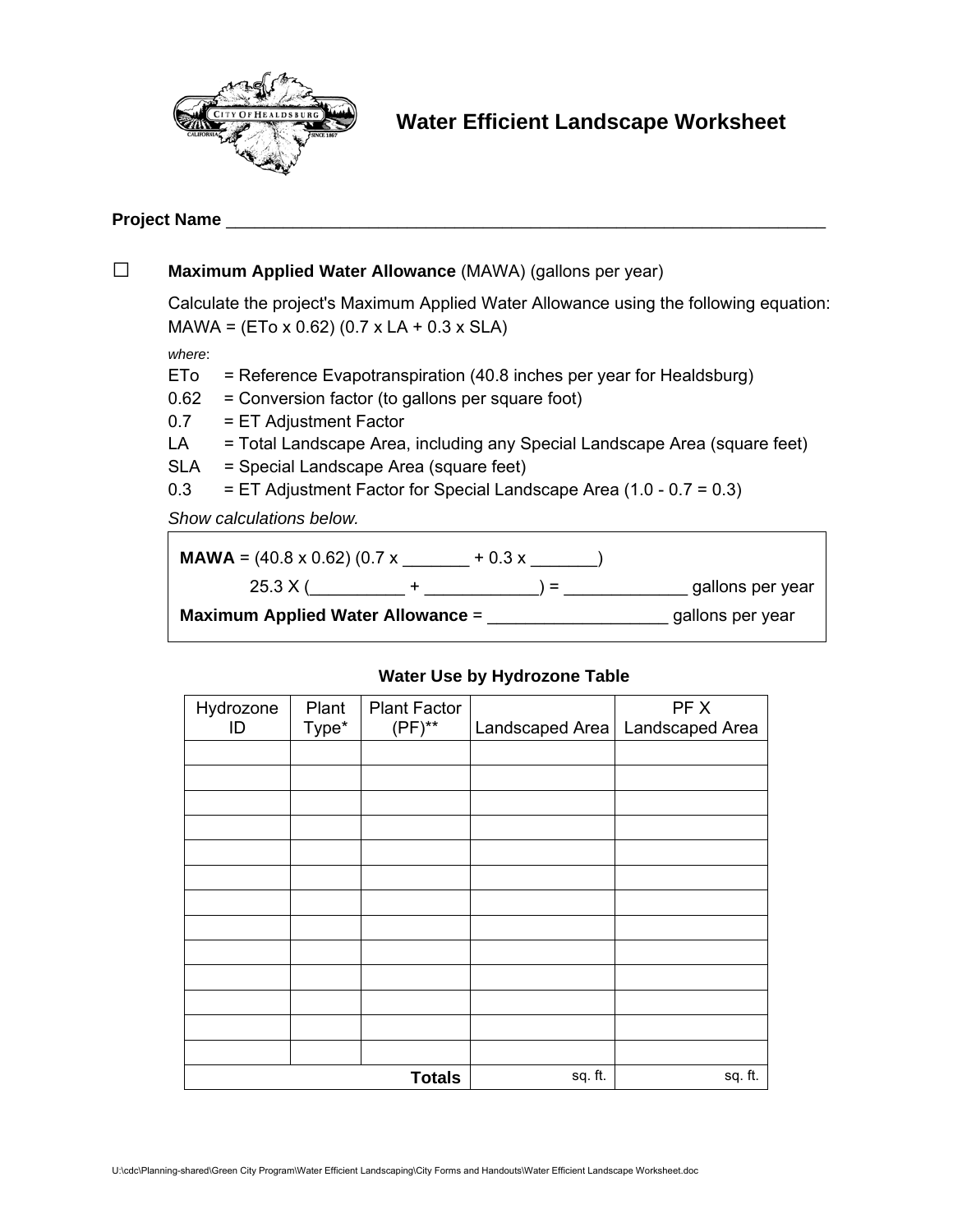#### **\*Plant Types**

CST Cool Season Turf

WST Warm Season Turf

HW High Water Use Plants

MW Moderate Water Use Plants

LW Low Water Use Plants

All water features are High Water Use

Temporarily irrigated areas are Low Water Use

\*\*From *Water Use Classification of Landscape Species* (WUCOLS)

# □ **Hydrozone Map**

Attach a hydrozone map to this worksheet. Hydrozones shall be designated by number, letter or other designation.

### □ **Estimated Total Water Use** (ETWU) (gallons per year)

Calculate the project's Estimated Total Water Use using the following equation:

$$
ETWU = (ETo \times 0.62) \left[ \frac{\Sigma WU}{IE} + SLA \right]
$$

*where*:

 $E$ To = Reference Evapotranspiration (40.8 inches per year in Healdsburg)

0.62 = Conversion factor (to gallons per square foot)

∑WU = Total water use from Water Use by Hydrozone Table (above)

 $IE = Irrigation efficiency from table below (minimum 0.71)$ 

| % of total landscape | Irrigation efficiency |
|----------------------|-----------------------|
| irrigated with drip  | factor                |
| $0 - 25%$            | 0.71                  |
| $26 - 50\%$          | 0.75                  |
| $51 - 75%$           | 0.80                  |
| 76 - 100%            | 0.85                  |
|                      |                       |

SLA = Special Landscape Area (square feet)

*Show calculations below.* 



### □ Calculations must demonstrate that the project's ETWU of \_\_\_\_\_\_\_\_\_\_\_\_\_\_\_\_\_\_\_\_\_

**gallons per year is less than its MAWA of \_\_\_\_\_\_\_\_\_\_\_\_\_\_\_\_\_\_\_ gallons per year**